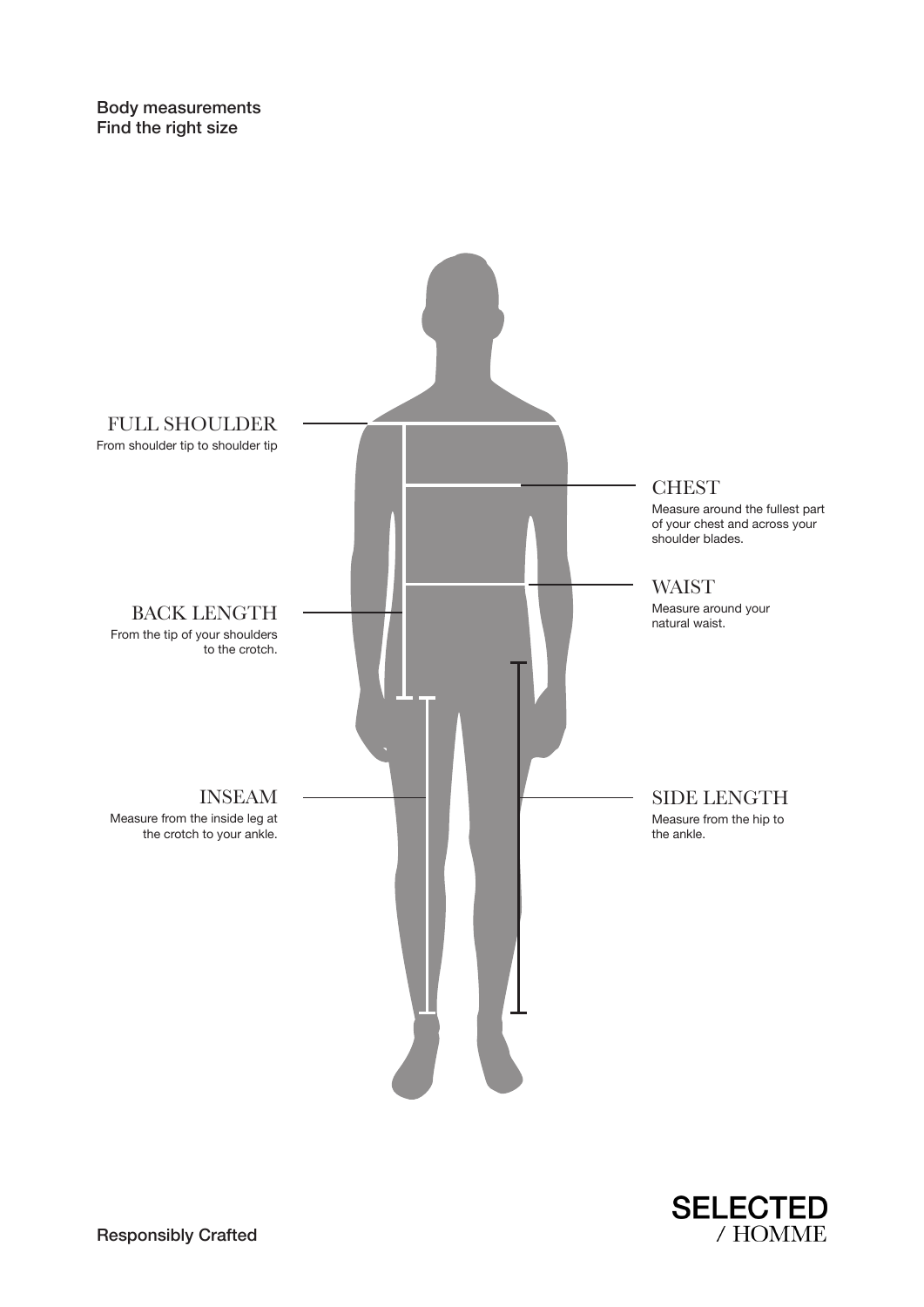## TAILORING

| <b>SKINNY FIT BLAZER</b>  | 44        | 46        | 48      | 50        | 52      | 54      | 56      | 58      |
|---------------------------|-----------|-----------|---------|-----------|---------|---------|---------|---------|
| Chest width (cm)          | 100       | 104       | 108     | 112       | 116     | 120     | 124     | 128     |
| Waist width (cm)          | 84        | 88        | 92      | 96        | 100     | 104     | 108     | 112     |
| Center back length (cm)   | 71        | 72        | 73      | 74        | 75      | 76      | 77      | 78      |
|                           |           |           |         |           |         |         |         |         |
| <b>SLIM FIT BLAZER</b>    | 44        | 46        | 48      | 50        | 52      | 54      | 56      | 58      |
| Chest width (cm)          | 100       | 104       | 108     | 112       | 116     | 120     | 124     | 128     |
| Waist width (cm)          | 88        | 92        | 96      | 100       | 104     | 108     | 112     | 116     |
| Center back length (cm)   | 71        | 72        | 73      | 74        | 75      | 75,5    | 76,5    | 77,5    |
|                           |           |           |         |           |         |         |         |         |
| <b>COMFORT FIT BLAZER</b> | 44        | 46        | 48      | 50        | 52      | 54      | 56      | 58      |
| Chest width (cm)          | 100       | 104       | 108     | 112       | 116     | 120     | 124     | 128     |
| Waist width (cm)          | 92        | 96        | 100     | 104       | 108     | 112     | 116     | 120     |
| Center back length (cm)   | 73        | 74        | 75      | 76        | 77      | 78      | 79      | 80      |
|                           |           |           |         |           |         |         |         |         |
| <b>TROUSERS TAILORING</b> | 44        | 46        | 48      | 50        | 52      | 54      | 56      | 58      |
| Waistband                 | $77 - 81$ | $81 - 85$ | 85-89   | $90 - 92$ | 93-97   | 97-101  | 101-105 | 105-109 |
| Side length               | 103-104   | 103-104   | 103-104 | 103-104   | 103-104 | 103-104 | 103-104 | 103-104 |

# JEANS

| <b>SKINNY FIT JEANS</b> | 28 | 29   | 30 | 31   | 32 | 33   | 34 | 36 | 38 | 40  | 42  |
|-------------------------|----|------|----|------|----|------|----|----|----|-----|-----|
| Waist                   | 74 | 76,5 | 79 | 81,5 | 84 | 86,5 | 89 | 93 | 98 | 103 | 108 |
| Inseam 30"              | 75 | 75   | 75 | 75   | 75 | 75   | 75 | 75 | 75 | 75  | 75  |
| Inseam 32"              | 79 | 79   | 79 | 79   | 79 | 79   | 79 | 79 | 79 | 79  | 79  |
| Inseam 34"              | 83 | 83   | 83 | 83   | 83 | 83   | 83 | 83 | 83 | 83  | 83  |
| Inseam 36"              | 87 | 87   | 87 | 87   | 87 | 87   | 87 | 87 | 87 | 87  | 87  |
| Inseam 38"              | 91 | 91   | 91 | 91   | 91 | 91   | 91 | 91 | 91 | 91  | 91  |

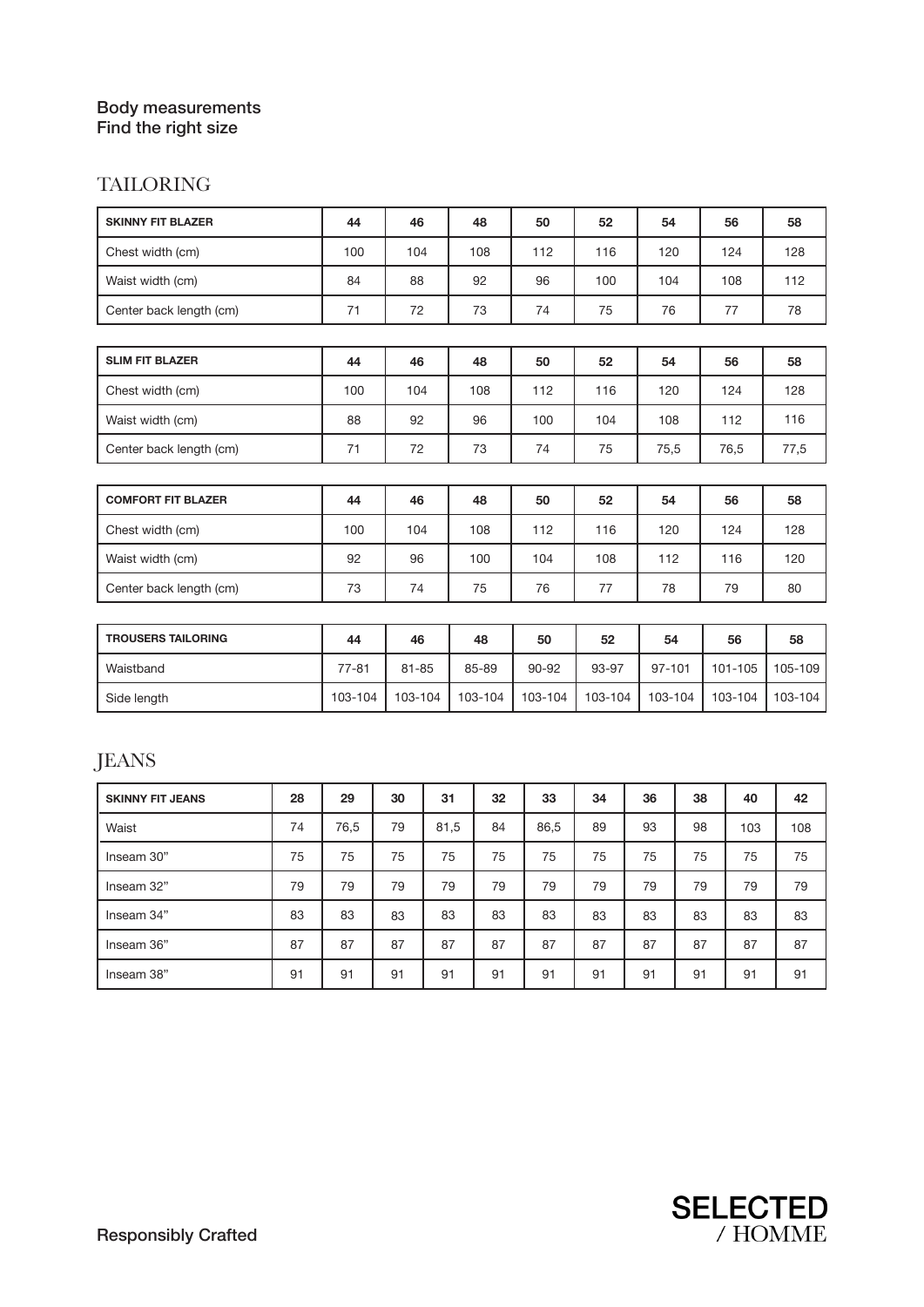# JEANS

| <b>SLIM FIT JEANS</b>         | 28   | 29   | 30   | 31   | 32   | 33   | 34   | 36   | 38   | 40   | 42   |
|-------------------------------|------|------|------|------|------|------|------|------|------|------|------|
| Waist                         | 74   | 76,5 | 79   | 81,5 | 84   | 86,5 | 89   | 93   | 98   | 103  | 108  |
| Inseam 30"                    | 74   | 74   | 74   | 74   | 74   | 74   | 74   | 74   | 74   | 74   | 74   |
| Inseam 32"                    | 78   | 78   | 78   | 78   | 78   | 78   | 78   | 78   | 78   | 78   | 78   |
| Inseam 34"                    | 82   | 82   | 82   | 82   | 82   | 82   | 82   | 82   | 82   | 82   | 82   |
| Inseam 36"                    | 86   | 86   | 86   | 86   | 86   | 86   | 86   | 86   | 86   | 86   | 86   |
| Inseam 38"                    | 86   | 86   | 86   | 86   | 86   | 86   | 86   | 86   | 86   | 86   | 86   |
|                               |      |      |      |      |      |      |      |      |      |      |      |
| <b>SLIM TAPERED FIT JEANS</b> | 28   | 29   | 30   | 31   | 32   | 33   | 34   | 36   | 38   | 40   | 42   |
| Waist                         | 75   | 77,5 | 80   | 82,5 | 85   | 87,5 | 90   | 95   | 100  | 105  | 110  |
| Inseam 30"                    | 72,5 | 72,5 | 72,5 | 72,5 | 72,5 | 72,5 | 72,5 | 72,5 | 72,5 | 72,5 | 72,5 |
| Inseam 32"                    | 76,5 | 76,5 | 76,5 | 76,5 | 76,5 | 76,5 | 76,5 | 76,5 | 76,5 | 76,5 | 76,5 |
| Inseam 34"                    | 80,5 | 80,5 | 80,5 | 80,5 | 80,5 | 80,5 | 80,5 | 80,5 | 80,5 | 80,5 | 80,5 |
| Inseam 36"                    | 84,5 | 84,5 | 84,5 | 84,5 | 84,5 | 84,5 | 84,5 | 84,5 | 84,5 | 84,5 | 84,5 |
| Inseam 38"                    | 88,5 | 88,5 | 88,5 | 88,5 | 88,5 | 88,5 | 88,5 | 88,5 | 88,5 | 88,5 | 88,5 |
|                               |      |      |      |      |      |      |      |      |      |      |      |
|                               |      |      |      |      |      |      |      |      |      |      |      |
| <b>STRAIGHT FIT JEANS</b>     | 28   | 29   | 30   | 31   | 32   | 33   | 34   | 36   | 38   | 40   | 42   |
| Waist                         | 75   | 77,5 | 80   | 82,5 | 85   | 87,5 | 90   | 95   | 100  | 105  | 110  |
| Inseam 30"                    | 74   | 74   | 74   | 74   | 74   | 74   | 74   | 74   | 74   | 74   | 74   |
| Inseam 32"                    | 78   | 78   | 78   | 78   | 78   | 78   | 78   | 78   | 78   | 78   | 78   |
| Inseam 34"                    | 82   | 82   | 82   | 82   | 82   | 82   | 82   | 82   | 82   | 82   | 82   |
| Inseam 36"                    | 86   | 86   | 86   | 86   | 86   | 86   | 86   | 86   | 86   | 86   | 86   |
| Inseam 38"                    | 86   | 86   | 86   | 86   | 86   | 86   | 86   | 86   | 86   | 86   | 86   |
|                               |      |      |      |      |      |      |      |      |      |      |      |
| <b>LOOSE FIT JEANS</b>        | 28   | 29   | 30   | 31   | 32   | 33   | 34   | 36   | 38   | 40   | 42   |
| Waist                         | 75   | 77,5 | 80   | 82,5 | 85   | 87,5 | 90   | 95   | 100  | 105  | 110  |
| Inseam 30"                    | 70   | 70   | 70   | 70   | 70   | 70   | 70   | 70   | 70   | 70   | 70   |
| Inseam 32"                    | 74   | 74   | 74   | 74   | 74   | 74   | 74   | 74   | 74   | 74   | 74   |
| Inseam 34"                    | 78   | 78   | 78   | 78   | 78   | 78   | 78   | 78   | 78   | 78   | 78   |
| Inseam 36"                    | 82   | 82   | 82   | 82   | 82   | 82   | 82   | 82   | 82   | 82   | 82   |

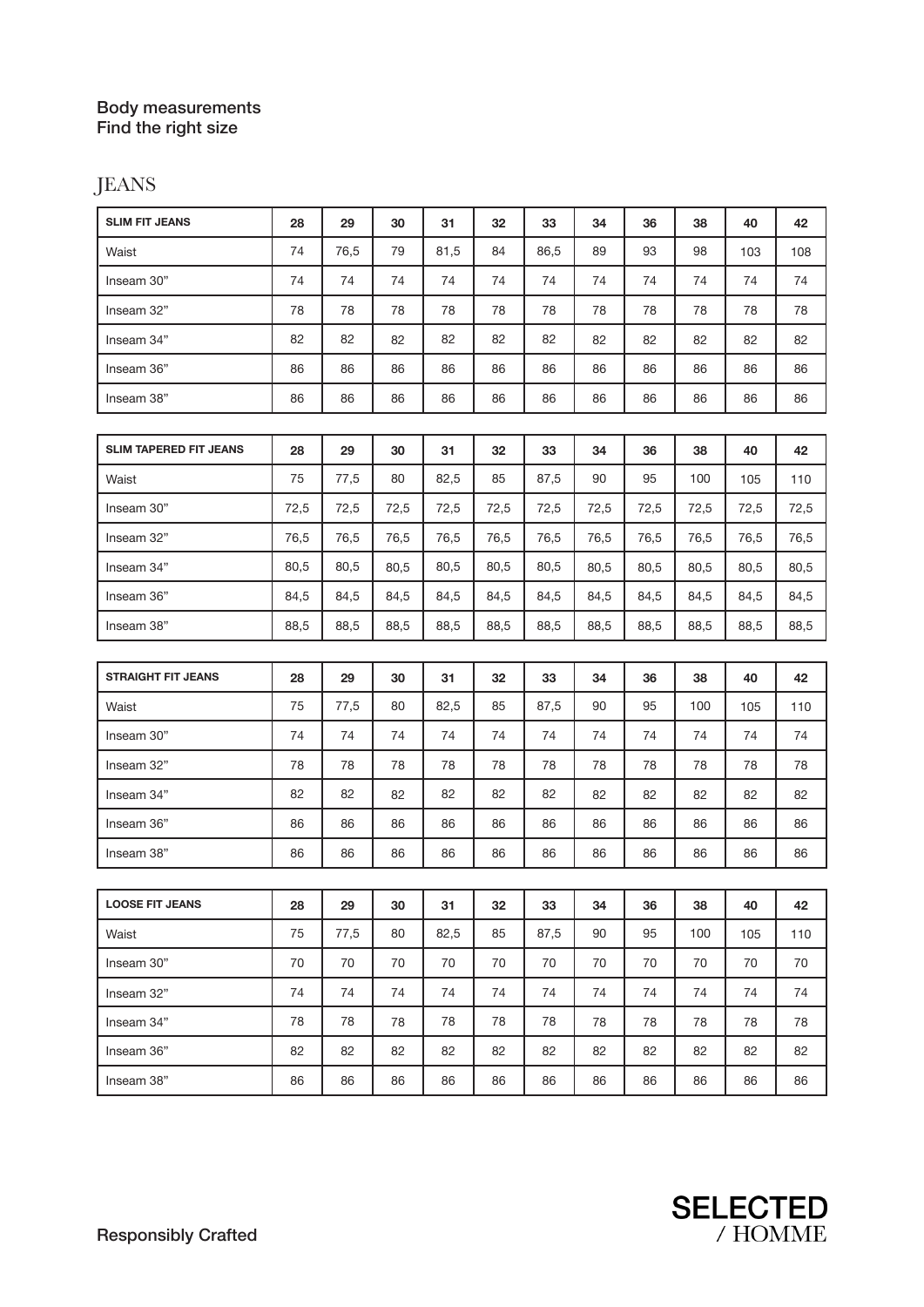## TROUSERS & SHORTS

| <b>SLIM FIT</b>                           | 27   | 28  | 29   | 30  | 31    | 32    | 33    | 34  | 36  | 38    | 40  | 42  |
|-------------------------------------------|------|-----|------|-----|-------|-------|-------|-----|-----|-------|-----|-----|
| Waist                                     | 73,5 | 76  | 78,5 | 81  | 83,5  | 86    | 88,5  | 91  | 96  | 101   | 106 | 111 |
| Side length 30"                           | 99   | 99  | 99   | 99  | 99,5  | 99,5  | 99,5  | 100 | 100 | 100,5 | 101 | 101 |
| Side length 32"                           | 103  | 103 | 103  | 103 | 103,5 | 103,5 | 103,5 | 104 | 104 | 104,5 | 105 | 105 |
| Side length 34"                           | 107  | 107 | 107  | 107 | 107,5 | 107,5 | 107,5 | 108 | 108 | 108,5 | 109 | 109 |
| Side length 36"                           | 111  | 111 | 111  | 111 | 111,5 | 111,5 | 111,5 | 112 | 112 | 112,5 | 113 | 113 |
| Side length 38"                           | 115  | 115 | 115  | 115 | 115,5 | 115,5 | 115,5 | 116 | 116 | 116,5 | 117 | 117 |
|                                           |      |     |      |     |       |       |       |     |     |       |     |     |
| <b>SLIM TAPERED FIT</b>                   | 27   | 28  | 29   | 30  | 31    | 32    | 33    | 34  | 36  | 38    | 40  | 42  |
| Waist                                     | 74,5 | 77  | 79,5 | 82  | 84,5  | 87    | 89,5  | 92  | 97  | 102   | 107 | 112 |
| Side length 30"                           | 97   | 97  | 97   | 97  | 97,5  | 97,5  | 97,5  | 98  | 98  | 98,5  | 99  | 99  |
| Side length 32"                           | 102  | 102 | 102  | 102 | 102,5 | 102,5 | 102,5 | 103 | 103 | 103,5 | 104 | 104 |
| Side length 34"                           | 106  | 106 | 106  | 106 | 106,5 | 106,5 | 106.5 | 107 | 107 | 107,5 | 108 | 108 |
| Side length 36"                           | 110  | 110 | 110  | 110 | 110,5 | 110,5 | 110,5 | 111 | 111 | 111,5 | 112 | 112 |
| Side length 38"                           | 114  | 114 | 114  | 114 | 114,5 | 114,5 | 114,5 | 115 | 115 | 115,5 | 116 | 116 |
|                                           |      |     |      |     |       |       |       |     |     |       |     |     |
| <b>STRAIGHT &amp;</b><br><b>LOOSE FIT</b> | 27   | 28  | 29   | 30  | 31    | 32    | 33    | 34  | 36  | 38    | 40  | 42  |
| Waist                                     | 74,5 | 77  | 79,5 | 82  | 84,5  | 87    | 89,5  | 92  | 97  | 102   | 107 | 112 |
| Side length 30"                           | 99   | 99  | 99   | 99  | 99,5  | 99,5  | 99,5  | 98  | 98  | 98,5  | 99  | 99  |
| Side length 32"                           | 103  | 103 | 103  | 103 | 103,5 | 103,5 | 103,5 | 104 | 104 | 104,5 | 105 | 105 |
| Side length 34"                           | 107  | 107 | 107  | 107 | 107,5 | 107,5 | 107,5 | 108 | 108 | 108,5 | 109 | 109 |
| Side length 36"                           | 111  | 111 | 111  | 111 | 111,5 | 111,5 | 111,5 | 112 | 112 | 112,5 | 113 | 113 |
| Side length 38"                           | 115  | 115 | 115  | 115 | 115,5 | 115,5 | 115,5 | 116 | 116 | 116,5 | 117 | 117 |

### **SHIRTS**

| <b>SHIRT COLLARS</b> | <b>XS</b>       | S   | М   |                 | <b>XL</b>                      | <b>XXL</b> | <b>XXXL</b> |
|----------------------|-----------------|-----|-----|-----------------|--------------------------------|------------|-------------|
| USA (Inches)         |                 |     |     |                 | 15"-15½"   16"-16½"   17"-17½" | 18"-18½"   |             |
| UK (Inches)          | $14\frac{1}{2}$ | 15" | 16" | $16\frac{1}{2}$ | $17\frac{1}{2}$                | 18"        |             |
| EUROPE (cm)          | 37              | 38  | 41  | 42              | 44                             | 46         | 47          |

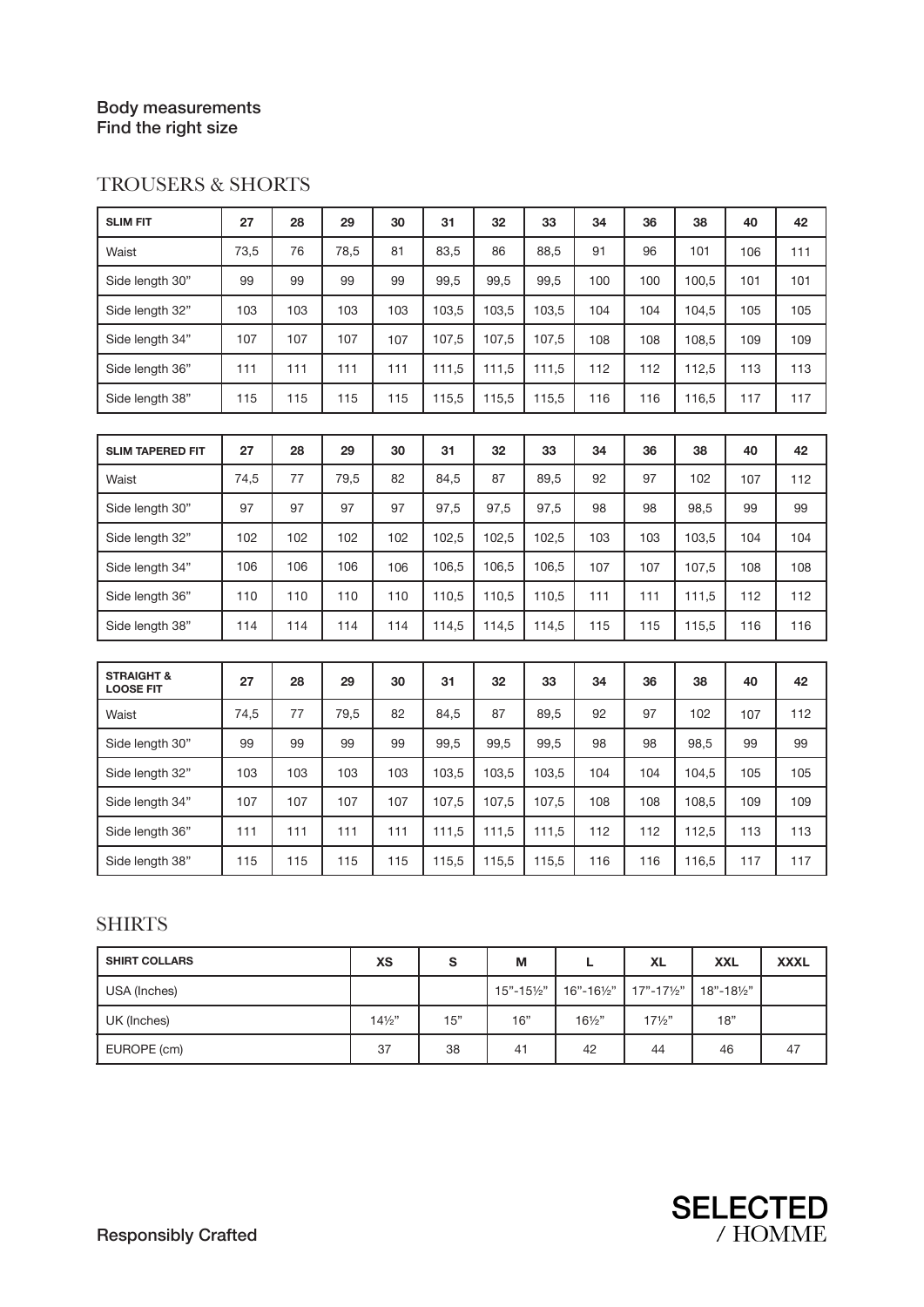## **SHIRTS**

| <b>SLIM FIT SHIRTS</b>    | S   | М   | L   | <b>XL</b> | <b>XXL</b> | <b>XXXL</b> |
|---------------------------|-----|-----|-----|-----------|------------|-------------|
| Chest width               | 104 | 108 | 116 | 122       | 128        | 134         |
| Waist width               | 96  | 100 | 104 | 108       | 112        | 116         |
| Bottom width              | 74  | 75  | 76  | 77        | 78         | 79          |
|                           |     |     |     |           |            |             |
| <b>REGULAR FIT SHIRTS</b> | S   | M   | L   | <b>XL</b> | <b>XXL</b> | <b>XXXL</b> |
| Chest width               | 114 | 116 | 118 | 124       | 130        | 134         |
| Waist width               | 107 | 109 | 111 | 117       | 123        | 129         |
| Bottom width              | 110 | 112 | 114 | 120       | 126        | 132         |
|                           |     |     |     |           |            |             |
| <b>RELAXED FIT SHIRTS</b> | S   | M   | L   | <b>XL</b> | <b>XXL</b> | <b>XXXL</b> |
| Chest width               | 114 | 116 | 118 | 124       | 130        | 134         |
| Waist width               | 114 | 116 | 118 | 124       | 130        | 134         |
| Bottom width              | 114 | 116 | 118 | 124       | 130        | 134         |
|                           |     |     |     |           |            |             |
| <b>OVERSHIRTS</b>         | S   | М   | L   | <b>XL</b> | <b>XXL</b> | <b>XXXL</b> |
| Chest width               | 116 | 118 | 120 | 126       | 132        | 138         |
| Waist width               | 100 | 112 | 114 | 120       | 126        | 132         |
|                           |     |     |     |           |            |             |
| <b>T-SHIRTS</b>           |     |     |     |           |            |             |
|                           |     |     |     |           |            |             |

| <b>REGULAR T-SHIRTS</b> | $\mathbf s$ | M   | L    | <b>XL</b> | <b>XXL</b> | <b>XXXL</b> |
|-------------------------|-------------|-----|------|-----------|------------|-------------|
| Chest width             | 104         | 108 | 112  | 118       | 124        | 130         |
| Center back length      | 72,5        | 74  | 75,5 | 77,5      | 79,5       | 81,5        |
|                         |             |     |      |           |            |             |
| <b>RELAXED T-SHIRTS</b> | S           | M   | L    | <b>XL</b> | <b>XXL</b> | <b>XXXL</b> |
| Chest width             | 108         | 112 | 116  | 122       | 128        | 134         |
| Center back length      | 72,5        | 74  | 75,5 | 77,5      | 79,5       | 81,5        |
|                         |             |     |      |           |            |             |
| <b>LOOSE T-SHIRTS</b>   | S           | M   | L    | <b>XL</b> | <b>XXL</b> | <b>XXXL</b> |
| Chest width             | 112         | 116 | 120  | 126       | 132        | 138         |
| Center back length      | 72,5        | 74  | 75,5 | 77,5      | 79,5       | 81,5        |